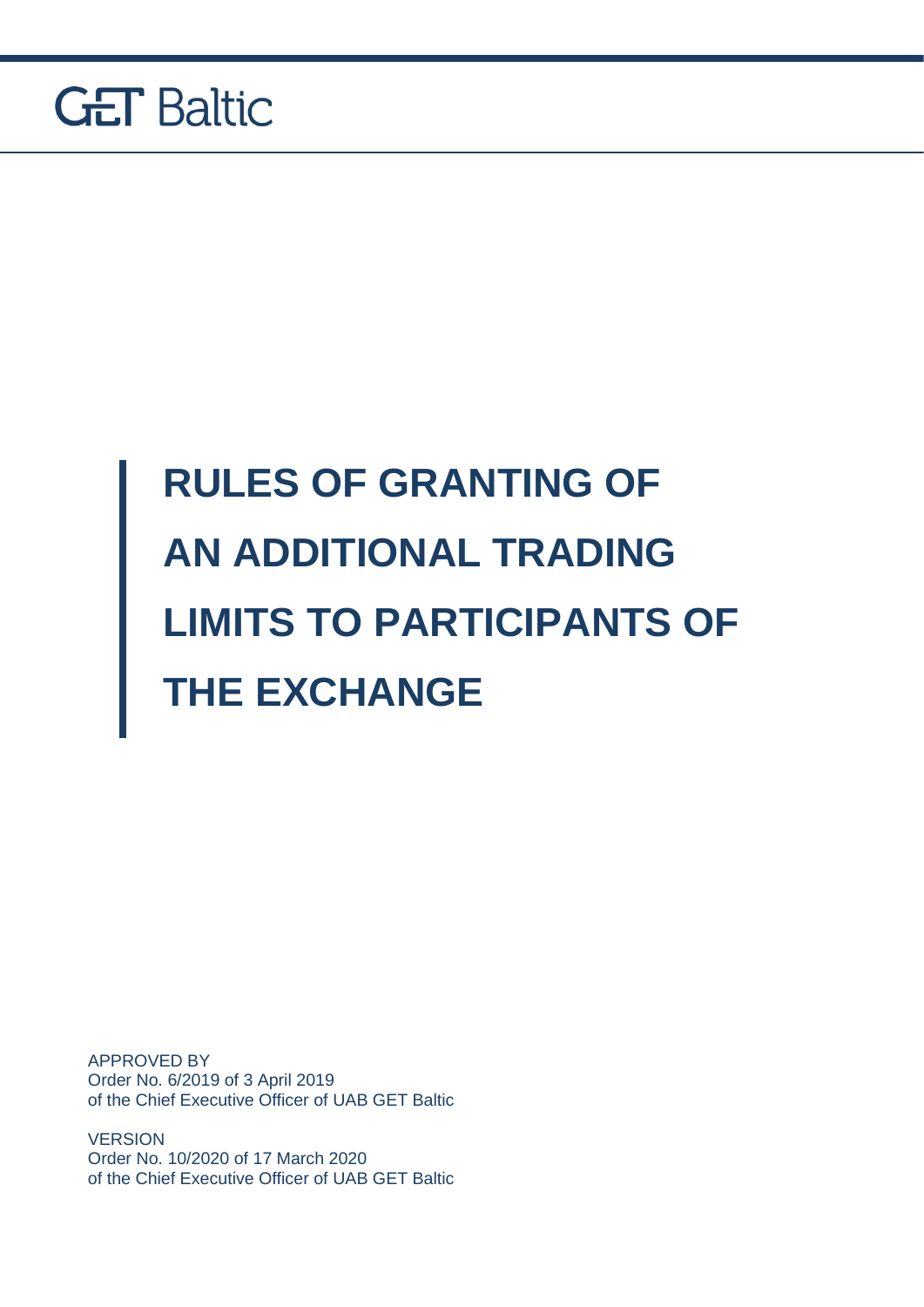#### **CONTENTS**

| 5. VALIDITY, REDUCTION, SUSPENSION AND REVOCATION OF THE TRADING LIMIT  5 |  |
|---------------------------------------------------------------------------|--|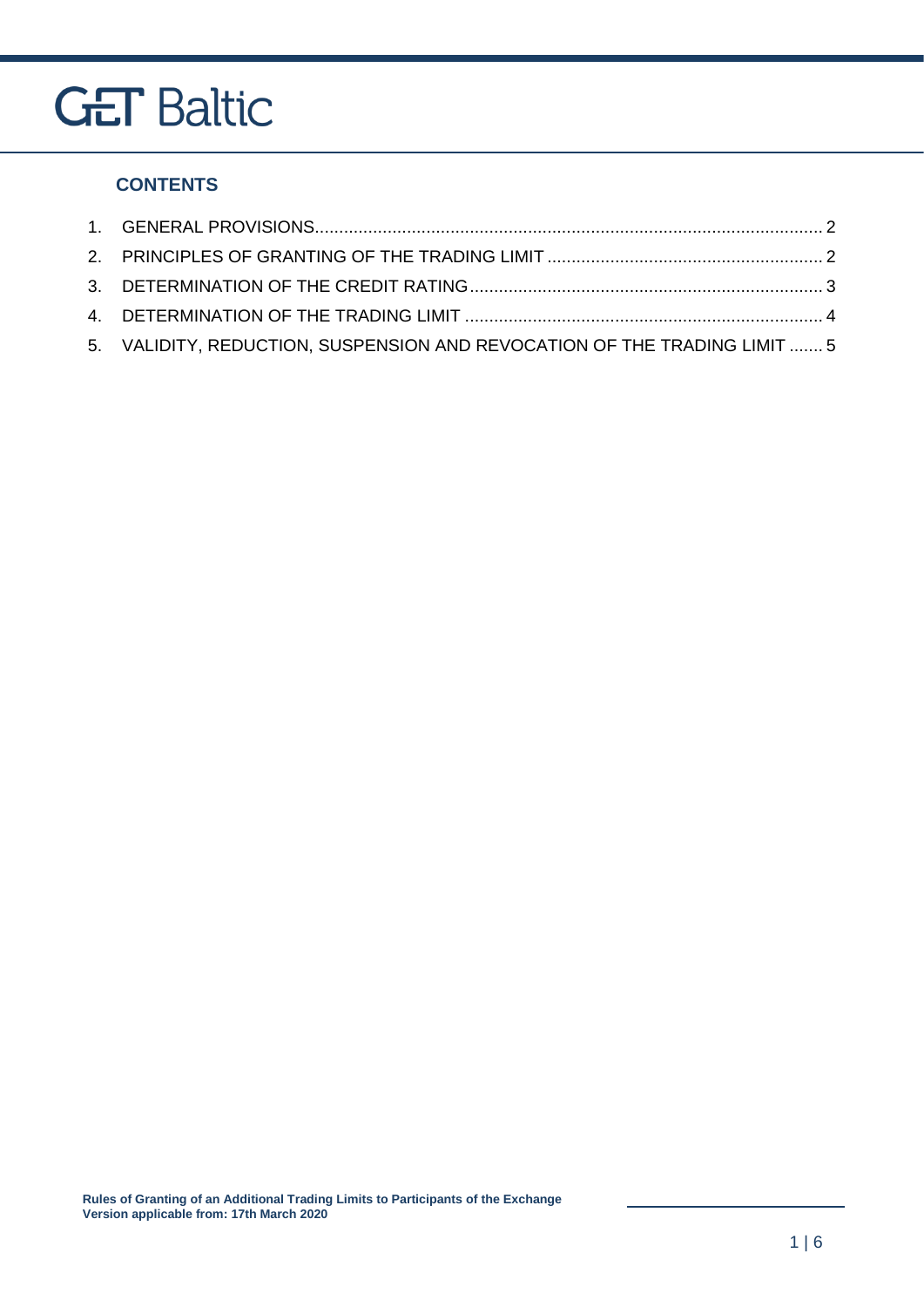#### **1. GENERAL PROVISIONS**

- <span id="page-2-0"></span>1.1. The Rules of Granting of an Additional Trading Limits to Participants of the Exchange (hereinafter - the Rules) of UAB GET Baltic (hereinafter - the Company) shall lay down the procedure of granting of an additional trading limit (hereinafter - the Trading Limit) to participants of the exchange (hereinafter - the Participant) and the principles of assessment of Participants' credit risk andother important circumstances in the process of granting the Trading Limit according to the Regulation of Trading on the Natural Gas Exchange of UAB GET Baltic (hereinafter - the Regulation of Trading on the Natural Gas Exchange).
- 1.2. The purpose of the Rules is to outline the procedure and requirements based on which, after the assessment of individual Participant credit risk quantitative (relative financial indicators) and qualitative (conditions of economic operations) factors, the credit rating of the Participant (hereinafter – Credit rating) and the Company's recommended Trading Limit as well as the validity, reduction, suspension and revocation of granted Trading limit is determined.
- 1.3. In the Company, the Trading Limits shall be granted to Participants based on the credit risk assessment model, as well as in other circumstances specified in the Rules
- 1.4. The Rules shall be binding on the Participants that wish to avail of the opportunity to obtain the Trading Limit envisaged in the Regulation on Trading on the Natural Gas Exchange, on the Board of the Company and on the employees of the Company whose work functions are related to the assessment of Participants' credit risk and to the granting of the Trading Limit.
- 1.5. The Principles of granting of Trading Limit provided in the Rules shall be applied when granting Trading Limits from 28 June 2018.
- <span id="page-2-1"></span>1.6. The Rules shall be published on the Company's website at [www.getbaltic.com.](http://www.getbaltic.com/)

#### **2. PRINCIPLES OF GRANTING OF THE TRADING LIMIT**

- 2.1. The Participant that wishes to avail of the opportunity to obtain the Trading Limit foreseen in the Regulation of Trading on the Natural Gas Exchange, which is granted by the decision of the Board of the Company, must present to the Company a written application requesting to grant the Trading Limit, specifying the amount of requested Trading Limit, and add the financial statements (the statement of financial position and the profit and loss statement) and the annual report (optional) of the past 2 (two) reporting years.
- 2.2. Upon receipt of the Participant's application, the Company, in the process of evaluating the Participant's quantitative data (financial statements) and qualitative data (credit bureau and/or other publicly accessible data), shall perform the Participant's credit risk assessment and determine the Participant's Credit Rating.
- 2.3. Should the Company, following check of the information provided by the Participant, establish that the Participant's Credit Rating is insufficient for granting the Trading Limit to the Participant, the Company shall, within 10 business days from the date the Participant presents its application, notify the Participant about the results of credit risk assessment.
- 2.4. Upon receipt of the Company's response referred to in paragraph 2.3 of the Rules, the Participant may apply to the Company in writing with the request to grant the Trading Limit based on the evaluation of the Credit Rating of a related company, which either directly or indirectly has a decisive influence and/or has the majority of votes at the general meeting of shareholders of the Participant (hereinafter - the Related company).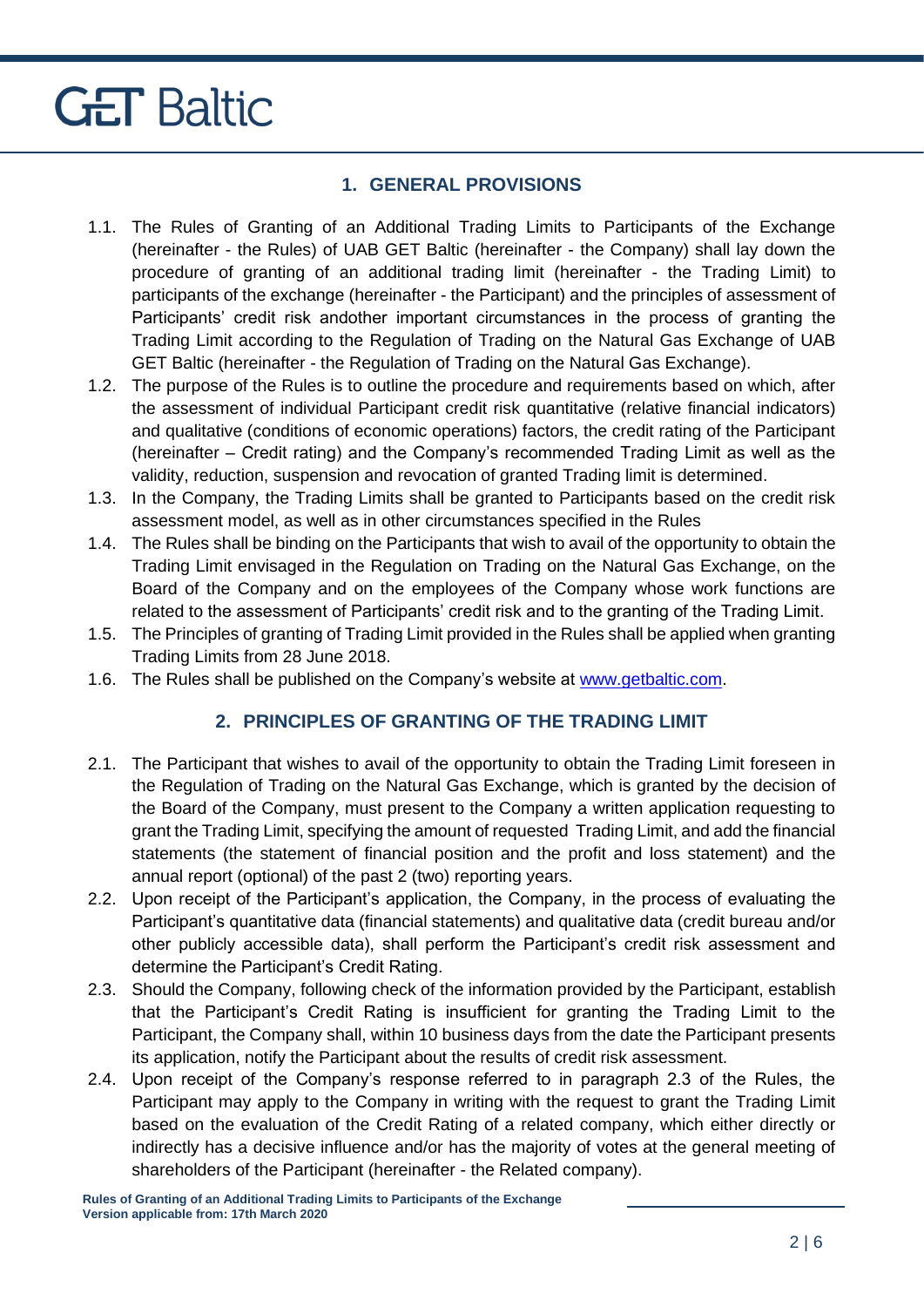- 2.5. With consideration of the Credit Rating determined for the Participant, the Participant's application, the ratio of the requested Trading Limit to the Participant's equity capital and the maximum amount of Trading Limit approved by the Board of the Company for one Participant assigned to a specific Credit Rating, the Company shall determine the recommended Trading Limit. The recommended Trading Limit shall be determined according to the procedure prescribed in chapter 4 of the Rules.
- 2.6. Upon evaluation of the credit risk assessment results and the determined recommended Trading Limit, the Company shall apply to the Board of the Company for the purpose of granting the Trading Limit.
- 2.7. Participants shall be notified in writing about the positive and/or negative decision regarding the granting of the Trading Limit adopted by the Board of the Company within 2 (two) business days from the date the respective decision of the Board of the Company is adopted.
- 2.8. In case the Board of the Company adopts a positive decision to grant the Trading Limit to the Participant based on the Credit Rating of the Related company, the Participant, to be able to avail of the granted Trading Limit, must provide the Company with the Related company's guarantee letter to secure the fulfilment of the financial obligations of the Participant.
- 2.9. The Company shall be entitled to refuse to grant the Trading Limit for the following reasons: 2.9.1.Bankruptcy, restructuring, spinoff or liquidation proceedings are initiated in respect of the Participant that applied to the Company to have the Trading Limit granted;
	- 2.9.2.The Participant's equity capital is smaller than 1/2 of its authorised capital;
	- 2.9.3.The Participant fails to provide information and/or documents required for assessing its credit risk or it is established that any of the information provided by the Participant is inaccurate;
	- 2.9.4.The Participant fails to fulfil or delays fulfilment of its obligations to pay for the services provided by the Company;
	- 2.9.5.Any other circumstances (worsened financial situation, signs of failure to settle accounts with other providers, other circumstances associated with financial risks), which enable to justifiably believe that the Participant may be unable to fulfil its obligations, are established;
	- 2.9.6.The ratio of the Company's equity capital to the amount of the Trading Limits granted to Participants exceeds the maximum allowable amount approved by the Board of the Company.
- 2.10. The Company, with consideration of the other respective significant circumstances not specified in these Rules, shall be entitled to apply to the Board of the Company with the proposal to grant the Trading Limit to the Participant irrespective of credit risk assessment results.
- 2.11. Upon evaluation of the information provided by the Company, the Board of the Company shall adopt the final decision regarding the granting of the specific Trading Limit to the Participant.

#### **3. DETERMINATION OF THE CREDIT RATING**

<span id="page-3-0"></span>3.1. Upon conducting of the Participant's credit risk assessment, one of the following 4 (four) Credit Ratings shall be determined for the Participant: A, B, C or D. Credit Rating A shall mean that the Participant's credit risk is low and that the Participant's capability to fulfil its obligations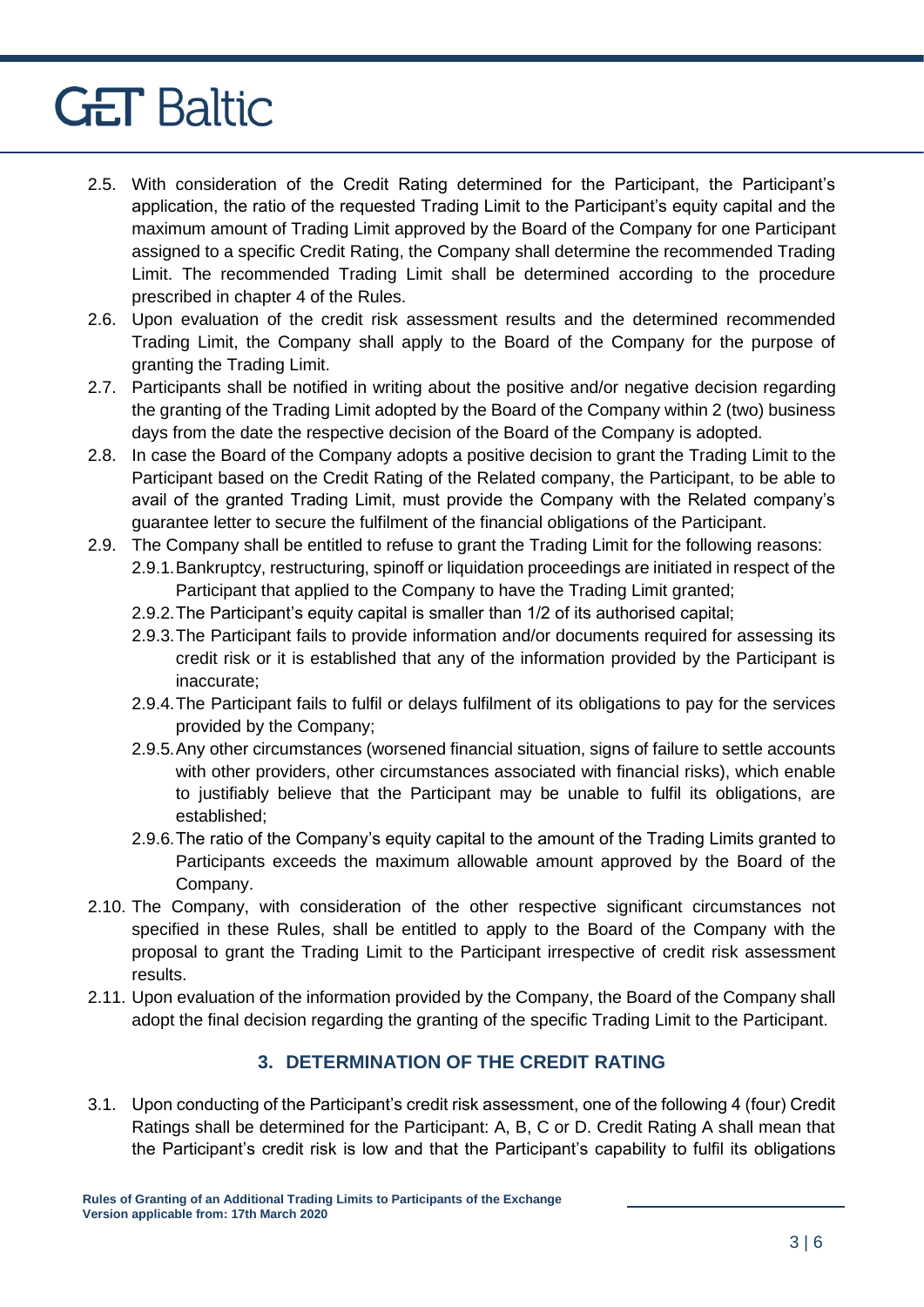does not give rise to any doubts. Credit Rating D shall mean that the Participant's Credit Risk and the probability that the Participant will fail to fulfil its obligations are high, for which reason it is recommended to not grant the Trading Limit to the Participant.

- 3.2. Where the Trading Limit is granted to the Participant following assessment of the Related company's credit risk, then, irrespective of the Credit Rating determined for the Related company, the Trading Limit of the Participant may not be higher than the maximum allowable Trading Limit determined based on the criteria applicable to Credit Rating C.
- 3.3. The Participant's Credit Rating shall be determined based on the evaluation of the following factors affecting credit risk:
	- 3.3.1.The qualitative factors (conditions of economic operations): a subjective expert evaluation shall be conducted, which shall involve analysis of the general information about the company, its shareholders and occupied market share, evaluation of public negative information, fulfilment of obligations vis-à-vis other providers and reliability of financial statements. The qualitative evaluation shall account for 50% of the Credit Rating points;
	- 3.3.2.The quantitative factors (relative financial indicators): an objective expert evaluation shall be conducted, which shall involve analysis of solvency and profitability indicators and determination, according to the Altman Z model, of the forecast probability of the Participant's bankruptcy in the next two years. The quantitative evaluation shall account for 50% of the Credit Rating points.

#### **4. DETERMINATION OF THE TRADING LIMIT**

- <span id="page-4-0"></span>4.1. Following determination of the Participant's Credit Rating and based on the Participant's application and the maximum allowable trading limit per Participant approved by the Board of the Company, the Company shall determine the recommended Trading Limit.
- 4.2. The recommended Trading Limit shall be determined for the Participant based on the following criteria:
	- 4.2.1.The Credit Rating determined for the Participant;
	- 4.2.2.The Trading Limit amount specified in the Participant's application;
	- 4.2.3.The amount calculated following evaluation of the ratio of the maximum trading limit to the Participant's equity capital approved by the Board of the Company;
	- 4.2.4.The maximum allowable Trading Limit per Participant with the specific Credit Rating approved by the Board of the Company;
	- 4.2.5.The economic situation of the Republic of Lithuania and the European Union countries and other factors relevant to the market during that period.
- 4.3. The amount of the recommended Trading Limit shall equal the smallest of the amounts specified in paragraphs 4.2.2–4.2.4.
- 4.4. Following evaluation of the Participant's Credit Rating and the recommended Trading Limit proposed by the Company, the Board of the Company shall adopt the final decision regarding the granting of the specific Trading Limit to the Participant.
- 4.5. Following evaluation of the other respective significant circumstances not specified in these Rules, the Board of the Company shall be entitled to grant the Trading Limit to the Participant for which Credit Rating D was determined.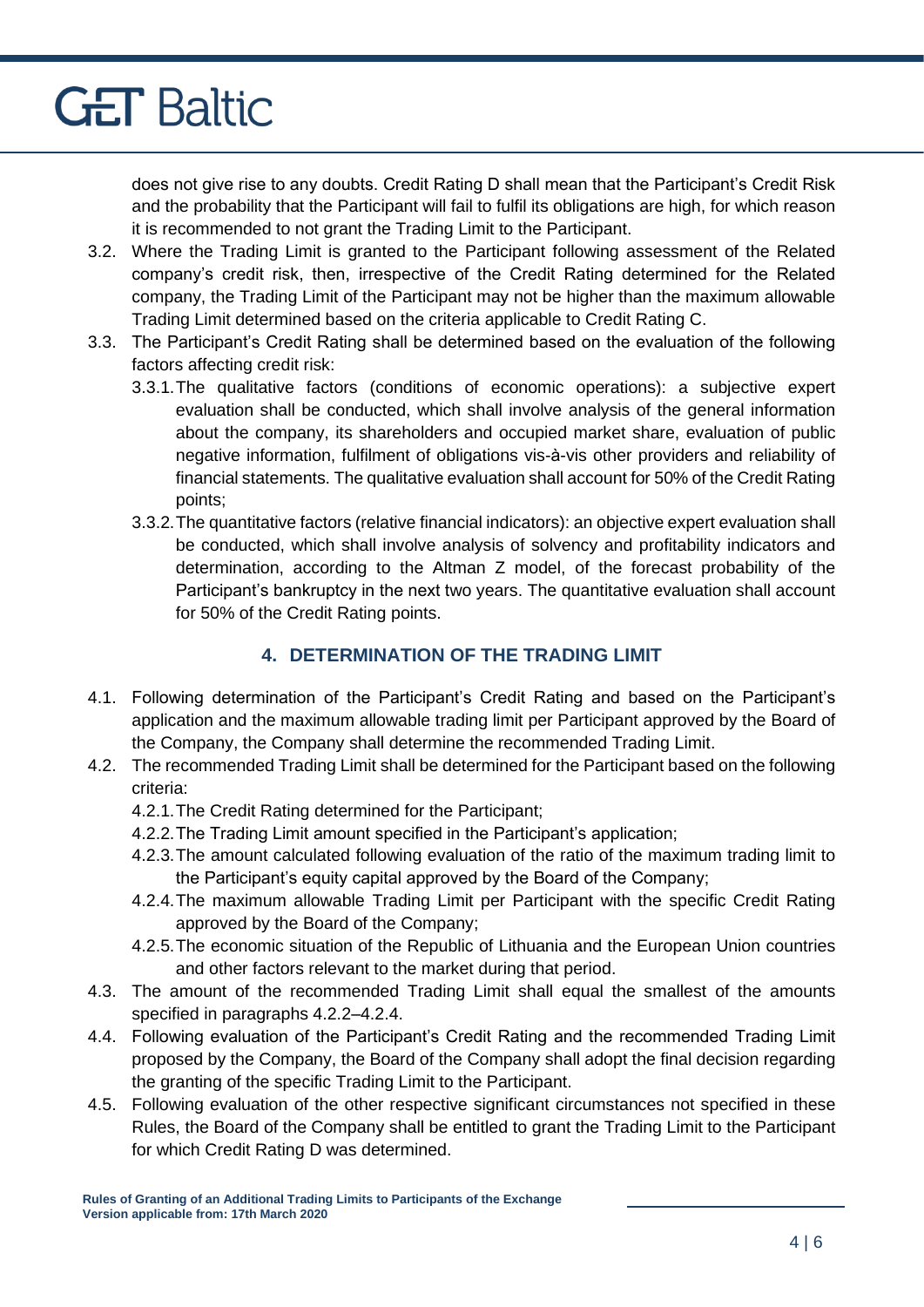#### <span id="page-5-0"></span>**5. VALIDITY, REDUCTION, SUSPENSION AND REVOCATION OF THE TRADING LIMIT**

- 5.1. Following adopting by the Board of the Company of the decision to grant the Trading Limit to the Participant, the Trading Limit shall be granted by 30 June (inclusively), for a term not exceeding 12 months.
- 5.2. In the process of evaluating the fulfilment of the Participant's obligations vis-à-vis the Company and/or other circumstances associated with financial risks, the Company may adopt the decision to reduce, suspend or revoke the Trading Limit granted to the Participant.
- 5.3. The Company shall adopt the decision to reduce granted Trading Limit in the presence of the following circumstances:
	- 5.3.1.The Participant's Credit rating changes or the Credit Rating points decreases without the change of Credit rating.
	- 5.3.2.Changes in the economic circumstances that may lead to higher risks of insolvency or delay in settlement, or other risks identified by the Company due to changes in financial, economic and / or legal situation (environment).
- 5.4. The Company shall adopt the decision to suspend the validity of the granted Trading Limit in the presence of the following circumstances:
	- 5.4.1.The Participant delays payment for the gas acquired on the natural gas exchange and/or for the services of the exchange for at least 1 day;
	- 5.4.2.The Company becomes aware of any circumstances, which may have a significant detrimental effect on the Participant's solvency.
	- 5.4.3.Changes in the economic circumstances that may lead to higher risks of insolvency or delay in settlement, or other risks identified by the Company due to changes in financial, economic and / or legal situation (environment).
- 5.5. Where the Company adopts the decision to reduce the Trading Limit granted to the Participant, the Company shall notify the Participant about the decision immediately and, by the start of the next trading session after the date the decision is adopted, reduces the Trading Limit. When the circumstances that led to the Trading Limit's reduction cease to exist, the Trading Limit, reduced by the Company, may be increased back to the Trading Limit set by the decision of the Board.
- 5.6. Where the Company adopts the decision to suspend the validity of the Trading Limit granted to the Participant, the Company shall notify the Participant about the decision immediately and, by the start of the next trading session after the date the decision is adopted, suspends the validity of the Trading Limit.
- 5.7. Where the Participant, in respect of which, by decision of the Company, the Trading Limit was suspended by reason of unfulfilled obligations, fulfils its obligations, i.e. settles accounts for the gas acquired on the natural gas exchange and/or for the services of the exchange, within 6 (six) days from the start of the delay, the Company, in the absence of other circumstances, can make a decision to restore the validity of the Trading Limit granted to the Participant by the start of the next trading session after the date the obligations are fulfilled.
- 5.8. Where the Participant, in respect of which, by decision of the Company, the Trading Limit was suspended by reason of any circumstances that may negatively affect the Participant's solvency, within 6 (six) days from the date the decision to suspend the validity of the Trading